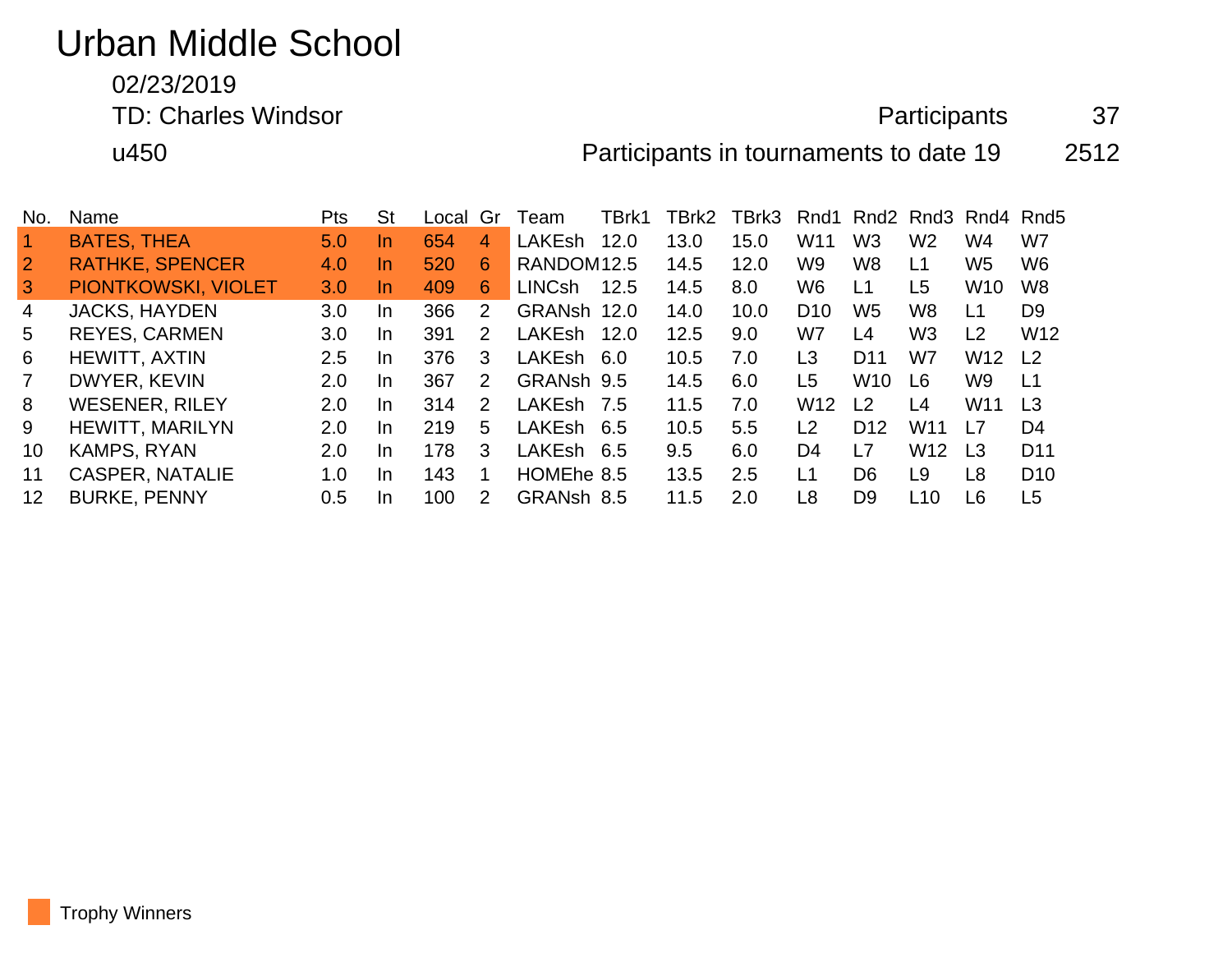#### u700 Individual Standings

| No.                  | <b>Name</b>            | Pts     | St        | Local | Gr             | Team        | TBrk1 | TBrk2 | TBrk3 |                 | Rnd1 Rnd2 Rnd3 Rnd4 Rnd5 |                 |                 |                |
|----------------------|------------------------|---------|-----------|-------|----------------|-------------|-------|-------|-------|-----------------|--------------------------|-----------------|-----------------|----------------|
| $\blacktriangleleft$ | <b>BURTON, SAMUEL</b>  | 5.0     | <u>In</u> | 888   | 5.             | HEARTH 13.5 |       | 15.0  | 15.0  | W7              | W <sub>3</sub>           | W <sub>2</sub>  | W4              | W <sub>5</sub> |
| $\overline{2}$       | <b>TROSSEN, SKYLAR</b> | 4.0     | <u>In</u> | 713   | 6              | LAKEsh      | 11.0  | 11.5  | 12.0  | W <sub>10</sub> | W4                       | L1              | W9              | W <sub>6</sub> |
| 3                    | <b>NIEHAUS, PAUL</b>   | 4.0     | <u>In</u> | 703   |                | LAKEsh      | 9.5   | 10.0  | 11.0  | W9              | L1                       | W <sub>6</sub>  | W7              | <b>W10</b>     |
| $\overline{4}$       | <b>JACKS, ISABELLE</b> | 3.0     | In.       | 637   | 4              | GRANsh 13.0 |       | 14.0  | 9.0   | W <sub>8</sub>  | L <sub>2</sub>           | W <sub>5</sub>  | L1              | W <sub>9</sub> |
| 5                    | ROHDE, GRACE           | $2.5\,$ | -In       | 538   | 8              | URBAsh 6.5  |       | 13.0  | 9.0   | W6              | D7                       | L4              | W8              | L1             |
| 6                    | PIONTKOWSKI, KELSEY    | 2.0     | In        | 569   | 6              | LINCsh      | 8.0   | 12.0  | 6.0   | L5              | W9                       | L3              | W <sub>10</sub> | L <sub>2</sub> |
| $\overline{7}$       | <b>BURKE, LORELAI</b>  | 1.5     | In        | 514   | 4              | GRANsh 8.5  |       | 13.5  | 5.0   | L1              | D <sub>5</sub>           | W <sub>10</sub> | L <sub>3</sub>  | L <sub>8</sub> |
| 8                    | <b>LARSON, SAMUEL</b>  | 1.5     | -In       | 456   | $\overline{4}$ | LAKEsh      | -5.5  | 8.5   | 3.0   | L4              | D <sub>10</sub>          | L9              | L5              | W7             |
| 9                    | ZAJKOWSKI, BENJAMIN    | 1.0     | In        | 442   | 8              | URBAsh      | 10.5  | 14.5  | 3.0   | L3              | L <sub>6</sub>           | W <sub>8</sub>  | L <sub>2</sub>  | L <sub>4</sub> |
| 10                   | YAKICH, DAVIS          | 0.5     | In        | 506   | 6              | URBAsh      | 9.0   | 13.0  | 2.0   | L <sub>2</sub>  | D <sub>8</sub>           | L7              | L6              | L3             |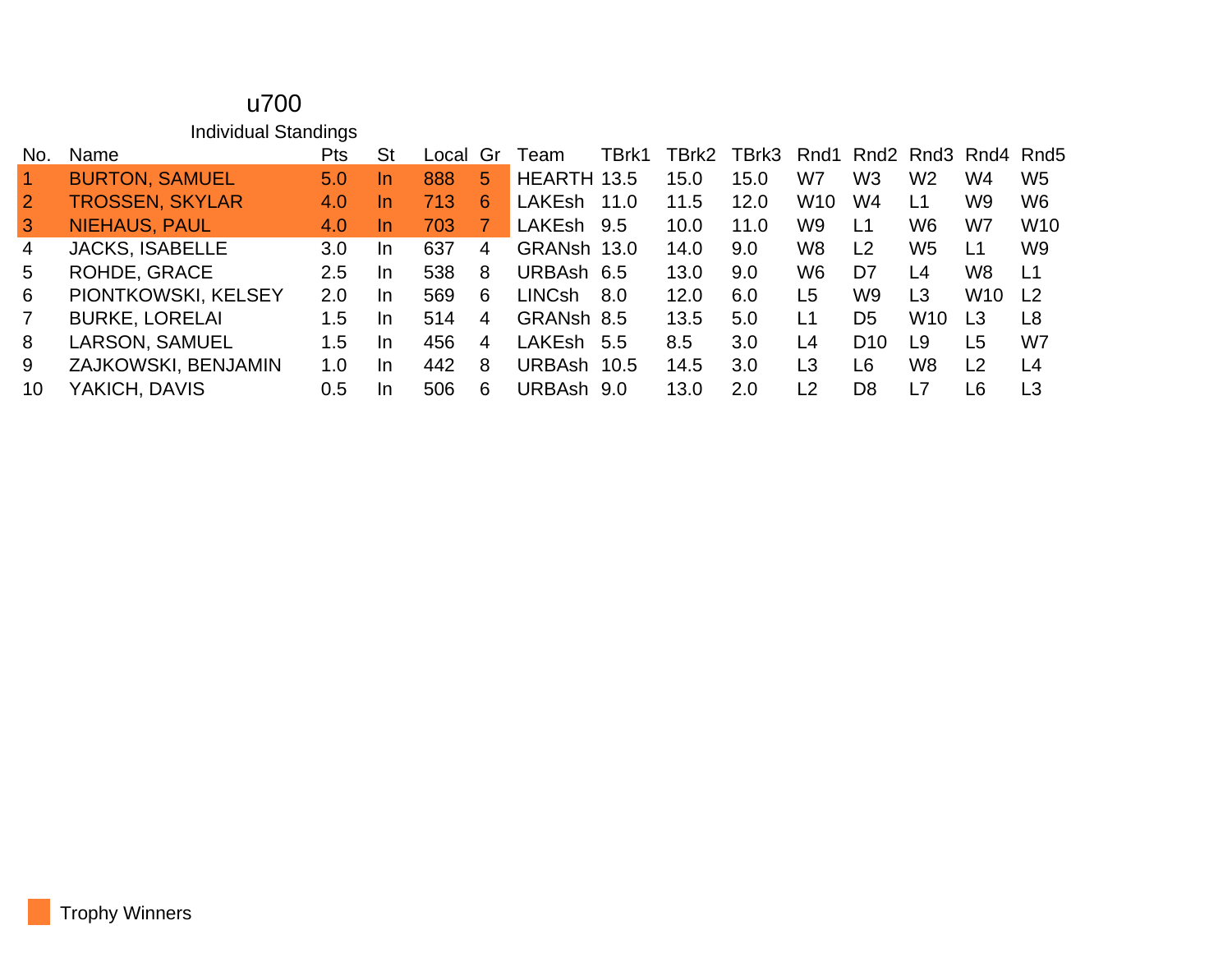## Open.CSV

Individual Standings

| No.            | Name                      | <b>Pts</b> | St        | Local | Gr | Team                   | TBrk1 | TBrk2 | TBrk3 | Rnd1            |                 |                 | Rnd2 Rnd3 Rnd4 Rnd5 |                 |
|----------------|---------------------------|------------|-----------|-------|----|------------------------|-------|-------|-------|-----------------|-----------------|-----------------|---------------------|-----------------|
|                | <b>HERDIC, IZET</b>       | 4.0        | In        | 1028  | 5  | GRANsh                 | 12.5  | 15.0  | 12.0  | W7              | W <sub>5</sub>  | L8              | W <sub>10</sub>     | W <sub>2</sub>  |
| $\overline{2}$ | <b>BURTON, DAVID</b>      | 4.0        | In        | 1095  | 7  | HEARTH 12.5            |       | 13.0  | 14.0  | W <sub>15</sub> | W <sub>10</sub> | W3              | W <sub>8</sub>      | L1              |
| $\mathbf{3}$   | <b>HERDIC, DANES</b>      | 3.5        | <u>In</u> | 1062  | 5. | GRANsh                 | 12.0  | 14.0  | 11.0  | W <sub>11</sub> | W <sub>6</sub>  | L2              | D <sub>9</sub>      | W <sub>8</sub>  |
| 4              | <b>WINDSOR, HAROLD</b>    | 3.5        | In.       | 1129  | 7  | URBAsh 7.5             |       | 7.5   | 8.0   | -U-             | D <sub>8</sub>  | W14             | W <sub>11</sub>     | W <sub>9</sub>  |
| 5              | <b>KOHN, AUSTIN</b>       | 3.0        | In.       | 860   | 6  | <b>URBAsh</b>          | 10.0  | 11.0  | 8.0   | W <sub>13</sub> | L1              | L <sub>10</sub> | W <sub>12</sub>     | W <sub>11</sub> |
| 6              | <b>VUE, RAYMEN</b>        | 3.0        | In.       | 909   | 8  | URBAsh 8.5             |       | 9.0   | 8.0   | W <sub>12</sub> | L <sub>3</sub>  | L9              | W14                 | W <sub>13</sub> |
|                | <b>WILTERDINK, SUTTON</b> | 3.0        | In.       | 838   | 6  | RANDOM8.0              |       | 8.5   | 6.0   | L1              | L9              | W <sub>15</sub> | W <sub>13</sub>     | W14             |
| 8              | <b>WILTERDINK, TALON</b>  | 2.5        | In.       | 931   | 8  | RANDOM <sub>11.5</sub> |       | 16.0  | 10.0  | W14             | D4              | W1              | L <sub>2</sub>      | L3              |
| 9              | ANDERSON, ISAAC           | 2.5        | In        | 889   | 5. | LAKEsh 9.5             |       | 16.0  | 8.0   | L <sub>10</sub> | W7              | W6              | D <sub>3</sub>      | L4              |
| 11             | <b>McMULLEN, PATRICK</b>  | 2.0        | In        | 818   | 6  | RANDOM8.0              |       | 12.0  | 7.0   | L3              | W <sub>15</sub> | W <sub>13</sub> | L4                  | L <sub>5</sub>  |
| 12             | <b>SHAY, CONNOR</b>       | 2.0        | In        | 719   | 3  | STEMwa 4.5             |       | 7.5   | 3.0   | L6              | L <sub>13</sub> | -B-             | L <sub>5</sub>      | W15             |
| 13             | <b>KRUEGER, CARTER</b>    | 1.0        | In.       | 788   | 6  | LAKEsh 9.5             |       | 12.5  | 4.0   | L5              | W <sub>12</sub> | L11             | L7                  | L <sub>6</sub>  |
| 14             | <b>CANTRALL, REEGAN</b>   | 1.0        | In.       | 721   | 3  | LAKEsh                 | 8.5   | 12.5  | 3.0   | L8              | -B-             | L4              | L <sub>6</sub>      | L7              |
| 15             | <b>SUTHAR, DEVEN</b>      | 1.0        | In.       | 739   | 5  | LAKEsh                 | 6.5   | 10.5  | 1.0   | L <sub>2</sub>  | L11             | L7              | -B-                 | L12             |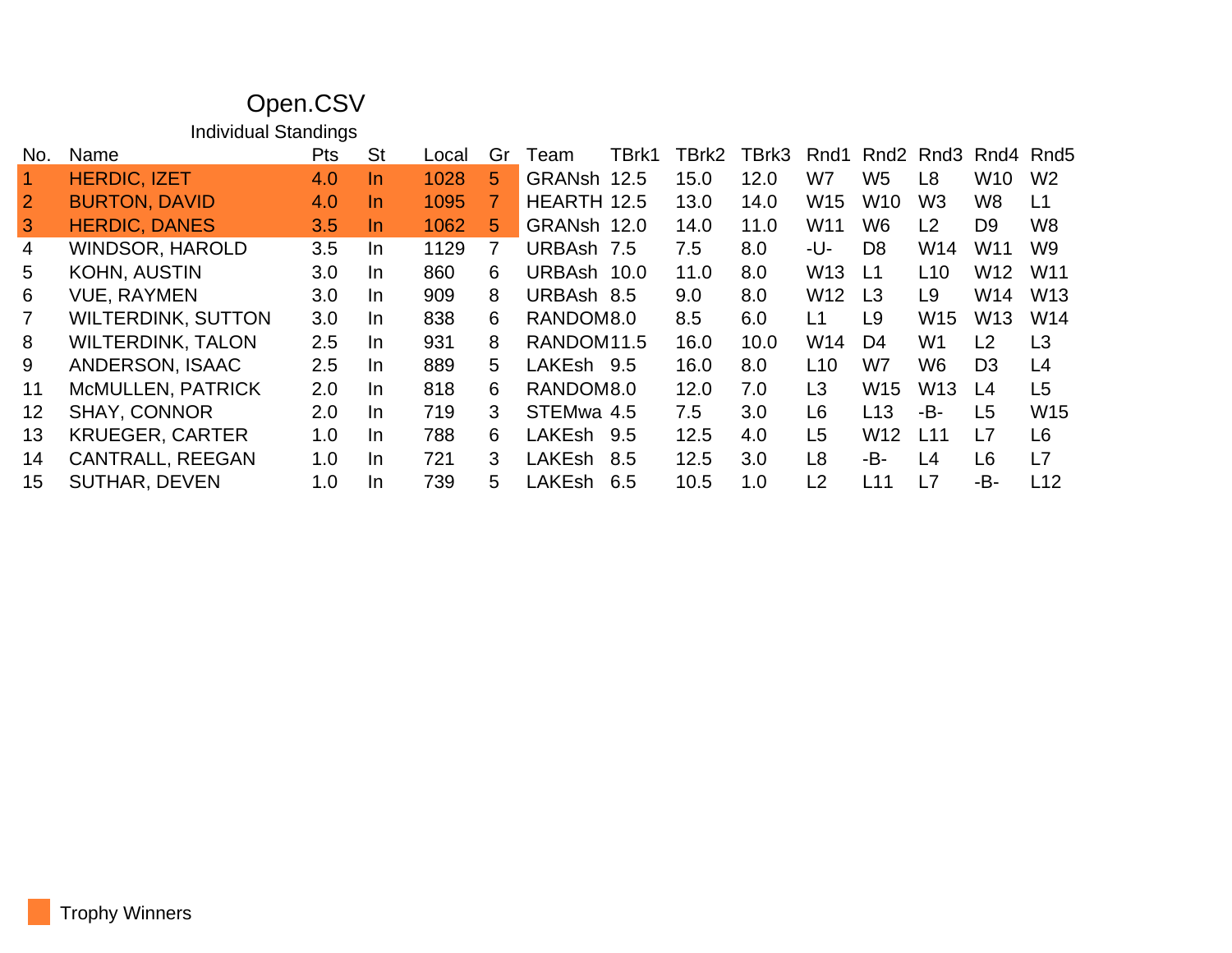#### u450

Team Standings

| <b>PIC</b>     | Name (Players: Top 4 used)          | Score | Solk | Cum  | CumOp | Med  |
|----------------|-------------------------------------|-------|------|------|-------|------|
|                | LAKE Country Academy, Sheboygan (6) | 12.5  | 47.5 | 38.0 | 141.5 | 29.0 |
|                | BATES, THEA (5.0,654)               |       |      |      |       |      |
|                | REYES, CARMEN (3.0,391)             |       |      |      |       |      |
|                | <b>HEWITT, AXTIN (2.5,376)</b>      |       |      |      |       |      |
|                | WESENER, RILEY (2.0,314)            |       |      |      |       |      |
| $\overline{2}$ | Grant Elementary, Sheboygan (3)     | 5.5   | 40.0 | 18.0 | 119.5 | 21.0 |
|                | JACKS, HAYDEN (3.0,366)             |       |      |      |       |      |
|                | DWYER, KEVIN (2.0,367)              |       |      |      |       |      |
|                | <b>BURKE, PENNY (0.5,100)</b>       |       |      |      |       |      |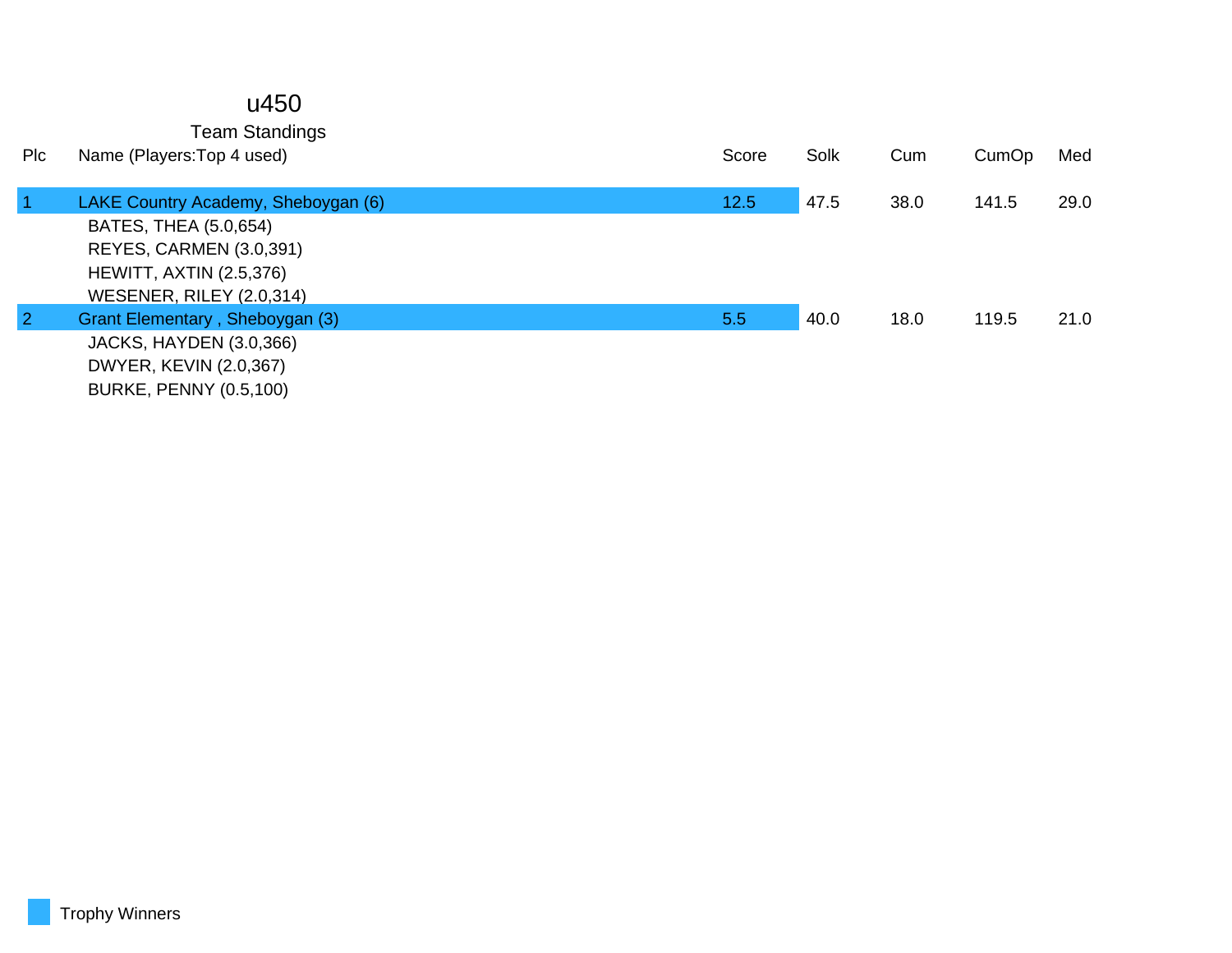#### u700

Team Standings

| Plc            | Name (Players: Top 4 used)          | Score | Solk | Cum  | CumOp | Med  |
|----------------|-------------------------------------|-------|------|------|-------|------|
|                |                                     |       |      |      |       |      |
|                | LAKE Country Academy, Sheboygan (3) | 9.5   | 30.0 | 26.0 | 94.0  | 15.5 |
|                | TROSSEN, SKYLAR (4.0,713)           |       |      |      |       |      |
|                | <b>NIEHAUS, PAUL (4.0,703)</b>      |       |      |      |       |      |
|                | LARSON, SAMUEL (1.5,456)            |       |      |      |       |      |
| $\overline{2}$ | Grant Elementary, Sheboygan (2)     | 4.5   | 27.5 | 14.0 | 82.0  | 16.0 |
|                | JACKS, ISABELLE (3.0,637)           |       |      |      |       |      |
|                | BURKE, LORELAI (1.5,514)            |       |      |      |       |      |
| 3              | Urban Middle School, Sheboygan (3)  | 4.0   | 40.5 | 14.0 | 116.0 | 23.0 |
|                | ROHDE, GRACE (2.5,538)              |       |      |      |       |      |
|                | ZAJKOWSKI, BENJAMIN (1.0,442)       |       |      |      |       |      |
|                | YAKICH, DAVIS (0.5,506)             |       |      |      |       |      |
|                |                                     |       |      |      |       |      |